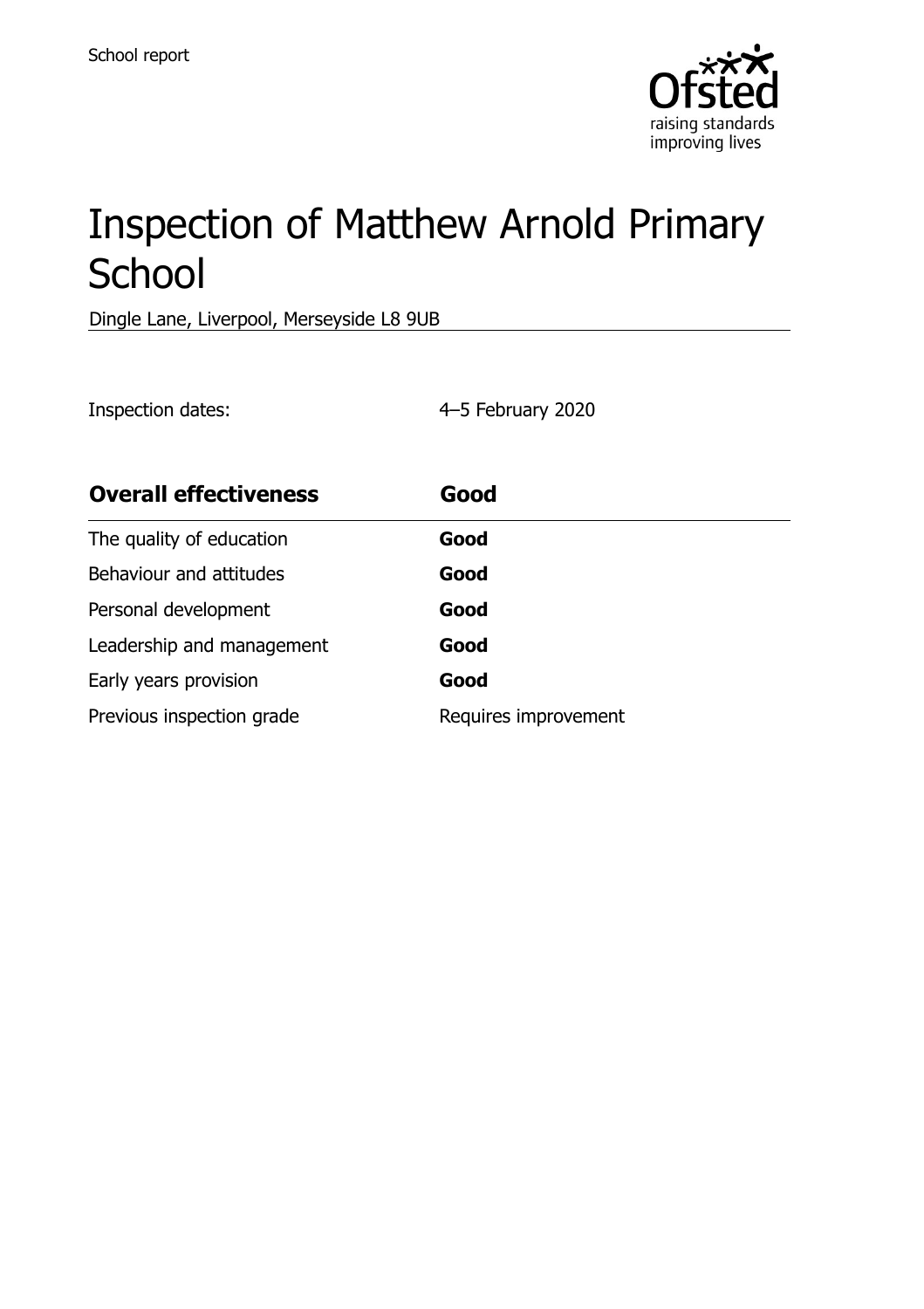

# **What is it like to attend this school?**

Pupils appreciate the welcoming and supportive environment that this school provides. They enjoy coming to school. This is evident from their happy, smiley faces. Pupils have positive relationships with staff. Pupils are cared for well. They feel listened to and valued. Pupils are respectful to each other and their teachers.

Pupils are keen to learn. They thrive because of the expertise and high expectations of adults at the school. Pupils, staff and leaders work together to promote the school's motto, 'Developing true potential'. Pupils achieve well because leaders have improved the quality of education.

Pupils behave well in school. They support each other in and out of class. Pupils who we spoke to said that bullying is rare. They said that, if it does happen, it is addressed quickly by staff.

Pupils value the opportunity to eat their lunch and chat with staff at lunchtimes. This promotes good eating habits and conversation.

Pupils told us that they feel safe. They know that they can talk to an adult if they have concerns. Pupils benefit from a range of activities including sports, trips and visits, which extend their development.

#### **What does the school do well and what does it need to do better?**

Leaders have taken decisive action to improve the curriculum. They know the needs and interests of pupils well. Leaders have thought carefully about what they want pupils to learn and the order in which units of study are taught. They have made sure that the curriculum gives pupils the opportunity to have new and interesting experiences. Pupils have responded to teachers' higher expectations. As a result, pupils achieve well in a range of subjects.

Teachers are knowledgeable in the subjects that they teach. Curriculum plans provide pupils with the opportunity to develop their knowledge and skills as they move through the school. The curriculum is particularly well planned in English, mathematics and art. Although improving, this is not the case in some subjects, such as computing and design and technology. In these subjects, planning is not as detailed, and pupils are not given the opportunity to study topics in depth.

Reading is given a high priority. Staff encourage a love of reading, and pupils are keen to learn. The phonics programme is well organised. Early reading is taught as soon as children start in the Nursery class. Children have regular opportunities to practise their emerging knowledge of letters and sounds through stories and play activities. Time is dedicated every day to reading. The school's library is well used. It has created a focal point in the school to promote a love of reading. Staff are quick to recognise if pupils need extra support with their reading skills. The proportion of pupils meeting the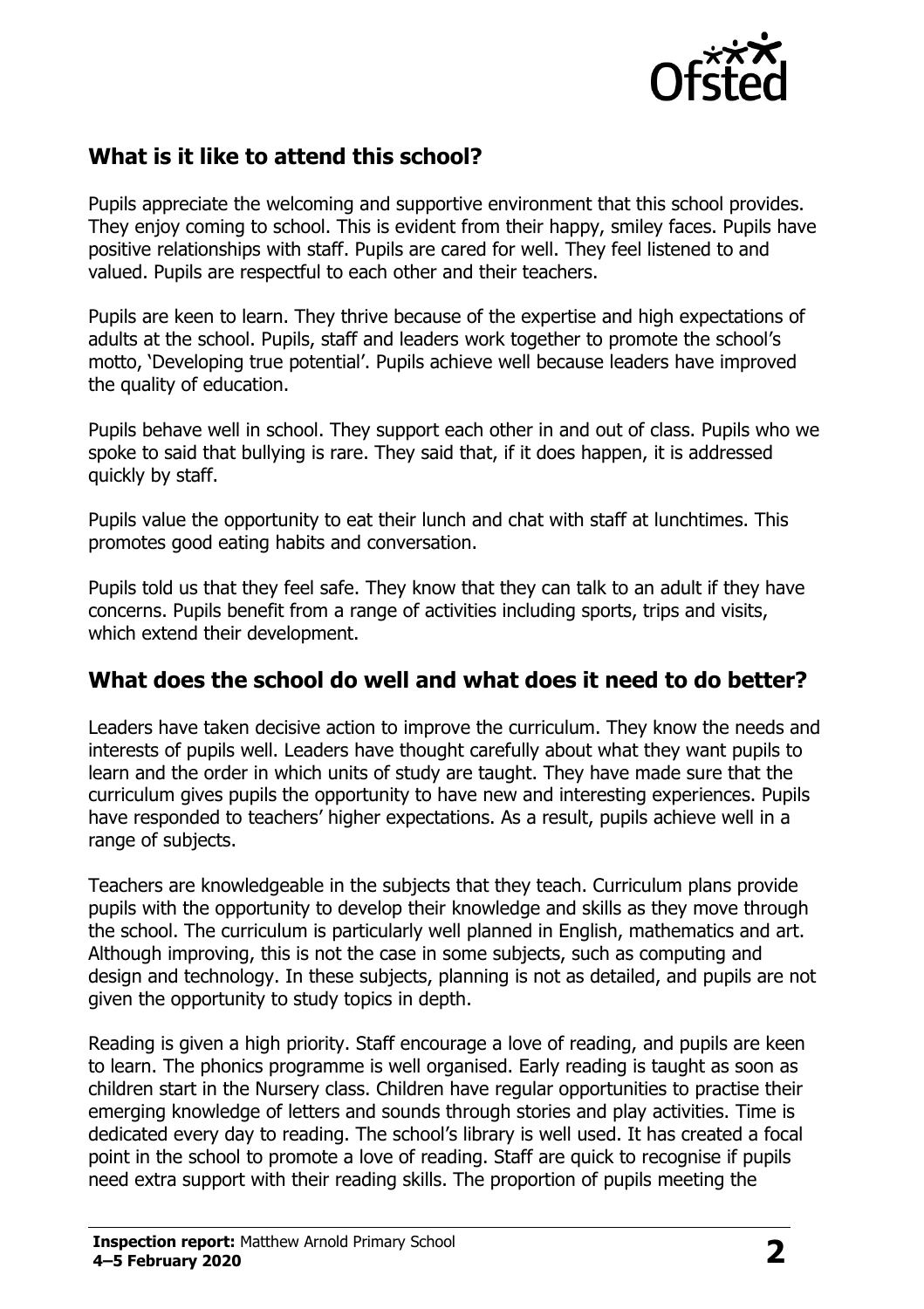

phonics screening check in Year 1 has improved. Most pupils develop into fluent and confident readers. Pupils achieve well in reading by the end of key stage 2.

The indoor and outdoor provision for early years is well resourced and stimulating. The Nursery provides a wide range of opportunities for children to explore and to develop their physical skills. However, children in the Reception class are not able to build on this strong start well enough. They do not have the same opportunities to extend their physical development in the outdoor provision.

Pupils behave well in and around the school. They are friendly and welcoming towards each other and adults. Leaders have worked hard to improve pupils' attendance. Pupils enjoy receiving rewards for good attendance. Most pupils attend school regularly.

Pupils' personal development and well-being are central to the work of leaders and teachers. Pupils have many opportunities to develop their resilience through teambuilding and problem-solving activities. The school embraces and celebrates its diversity. Pupils told us that they welcome everyone to their school.

Leaders and staff work closely with each other to ensure that the needs of pupils with special educational needs and/or disabilities (SEND) are met. This includes those pupils who attend the resource-base provision. Teachers adapt their plans carefully. Pupils with SEND are supported effectively and achieve well. Pupils are helped to recognise their feelings. Staff help pupils to deal with negative emotions so that they can concentrate on their work.

Governors understand their roles well. They provide effective support and challenge to leaders. This is helping the school to continue to improve. Leaders consider staff wellbeing and workload. Staff said that they are well supported and are proud to work at the school.

Parents and carers recognise the strong commitment of staff to their children. One parent commented, 'We are totally convinced of the way the staff bring all the visions and values to life every day.'

# **Safeguarding**

The arrangements for safeguarding are effective.

There is a strong culture of safeguarding in the school. Staff receive relevant training and are vigilant. They know what to do if they have any concerns about a pupil's safety. There are clear systems for recording and reporting these concerns. Leaders work closely with other agencies to support vulnerable pupils and their families. Leaders are aware of the risks that are specific to the local area. Pupils are taught to keep themselves safe in a range of situations, including when using the internet and social media.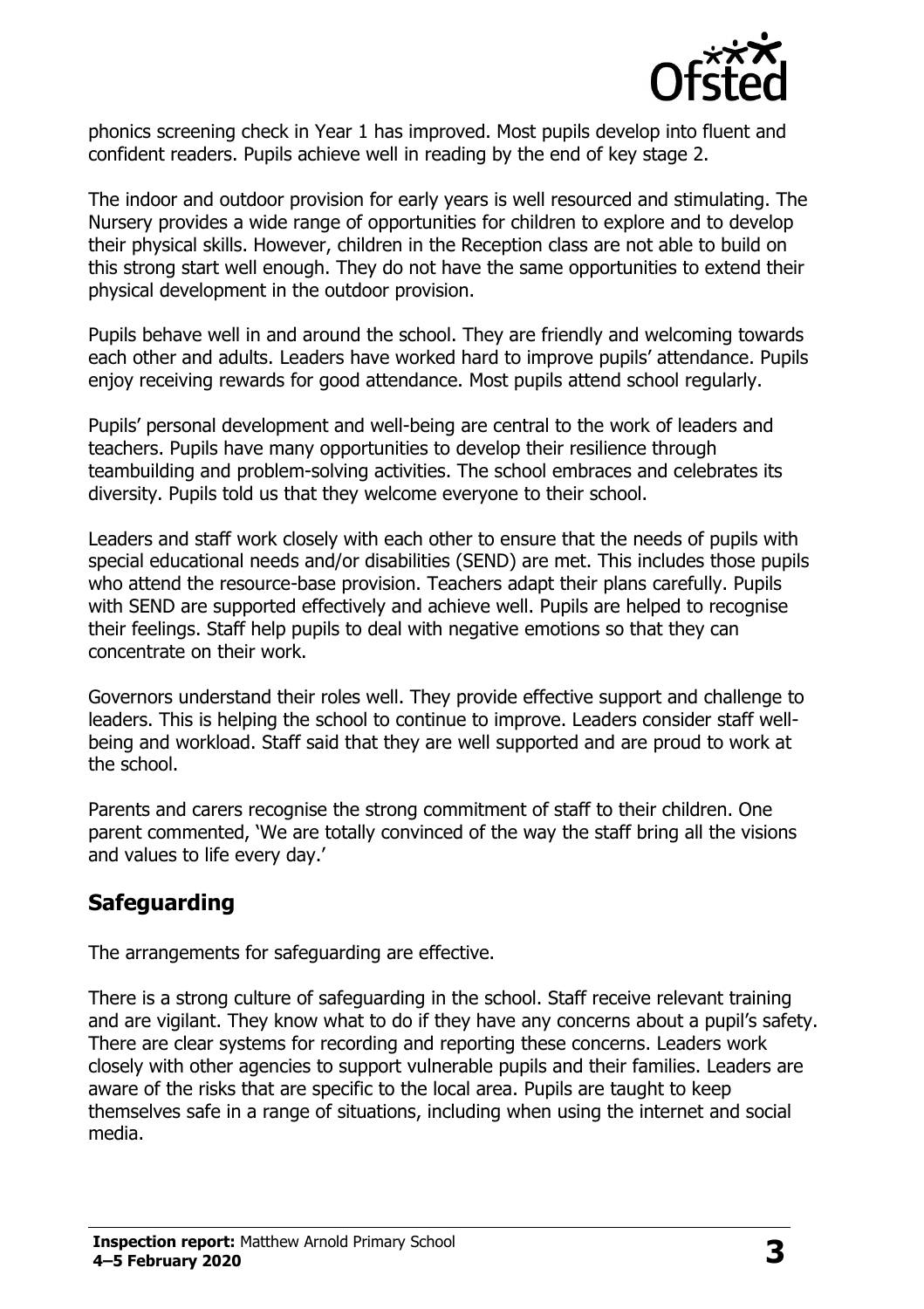

# **What does the school need to do to improve?**

#### **(Information for the school and appropriate authority)**

- Children in the Reception class do not have the same opportunities as children in Nursery to explore and develop their physical skills in the outdoor area. This hampers their physical development. Leaders should ensure that the provision in the outdoor area for those children in the Reception class enables them to build on the positive start they have made to this aspect of their development during their time in the Nursery.
- The curriculum is well planned. However, in some subjects, such as computing and design and technology, pupils are not given the opportunities to study topics in depth. Leaders should review the curriculum planning for these subjects to ensure that sufficient account is taken of what pupils need to know and are able to do by the end of each topic. This will help pupils to know more and recall more when they revisit these subjects in later years.

## **How can I feed back my views?**

You can use [Ofsted Parent View](http://parentview.ofsted.gov.uk/) to give Ofsted your opinion on your child's school, or to find out what other parents and carers think. We use Ofsted Parent View information when deciding which schools to inspect, when to inspect them and as part of their inspection.

The Department for Education has further quidance on how to complain about a school.

If you are the school and you are not happy with the inspection or the report, you can [complain to Ofsted.](http://www.gov.uk/complain-ofsted-report)

## **Further information**

You can search for [published performance information](http://www.compare-school-performance.service.gov.uk/) about the school.

In the report, '[disadvantaged pupils](http://www.gov.uk/guidance/pupil-premium-information-for-schools-and-alternative-provision-settings)' refers to those pupils who attract government pupil premium funding: pupils claiming free school meals at any point in the last six years and pupils in care or who left care through adoption or another formal route.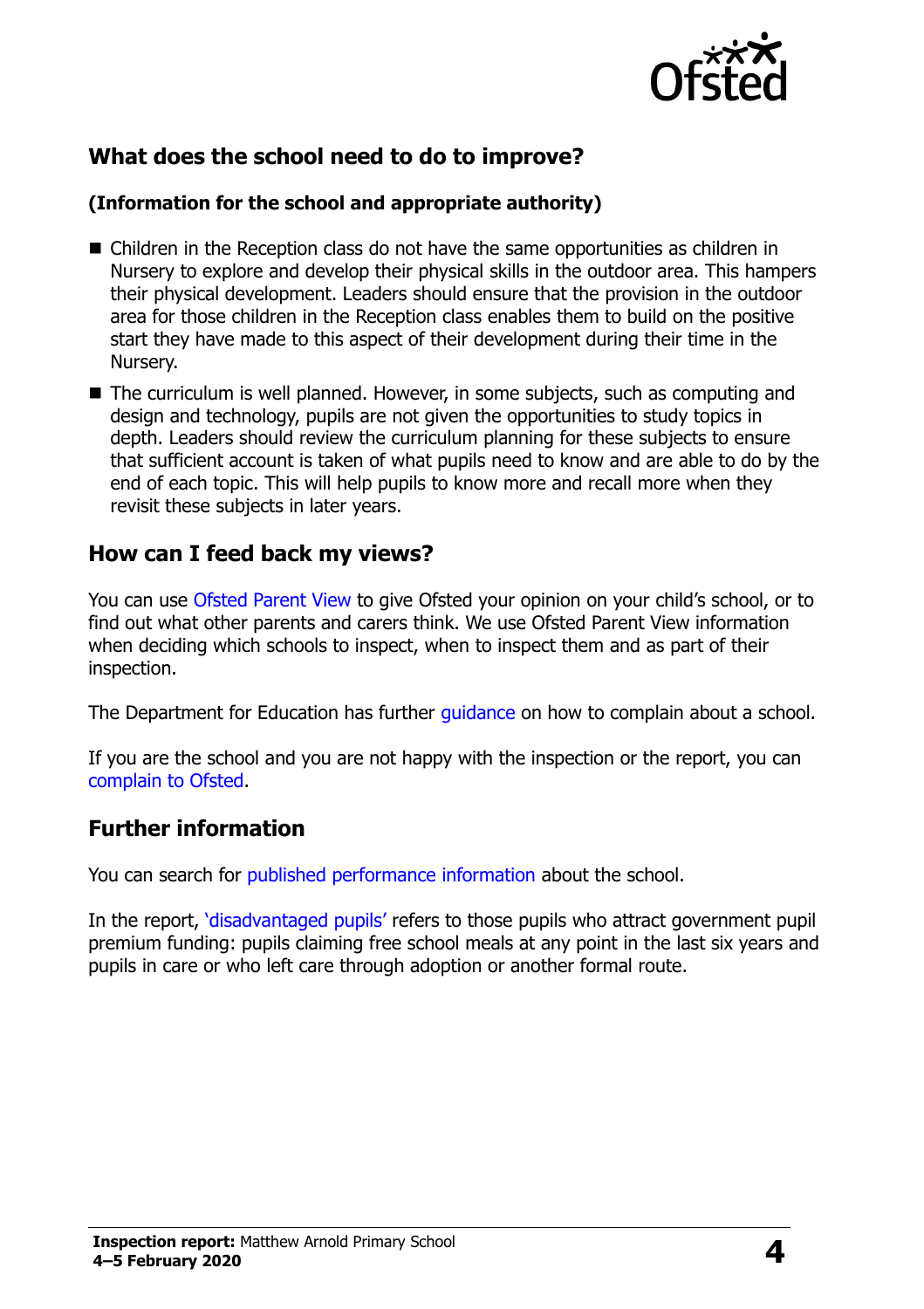

# **School details**

| Unique reference number             | 104557                                                            |  |
|-------------------------------------|-------------------------------------------------------------------|--|
| <b>Local authority</b>              | Liverpool                                                         |  |
| <b>Inspection number</b>            | 10121931                                                          |  |
| <b>Type of school</b>               | Primary                                                           |  |
| <b>School category</b>              | Maintained                                                        |  |
| Age range of pupils                 | 2 to 11                                                           |  |
| <b>Gender of pupils</b>             | Mixed                                                             |  |
| Number of pupils on the school roll | 288                                                               |  |
| <b>Appropriate authority</b>        | The governing body                                                |  |
| <b>Chair of governing body</b>      | <b>William Reid</b>                                               |  |
| <b>Headteacher</b>                  | <b>Timothy Byrne</b>                                              |  |
| Website                             | www.matthewarnold.co.uk                                           |  |
| Date of previous inspection         | 14-15 November 2017, under section 5<br>of the Education Act 2005 |  |

# **Information about this school**

- There have been no significant changes to this school since the previous inspection.
- $\blacksquare$  The school has resource provision for 32 part-time places for pupils who have speech and language needs.

# **Information about this inspection**

We carried out this inspection under section 5 of the Education Act 2005.

- During the inspection, we spoke with the headteacher, the deputy headteacher, subject leaders, the special educational needs coordinator and other members of staff.
- We also spoke with members of the governing body, including the chair of governors.
- $\blacksquare$  We spoke with pupils about their work and school life.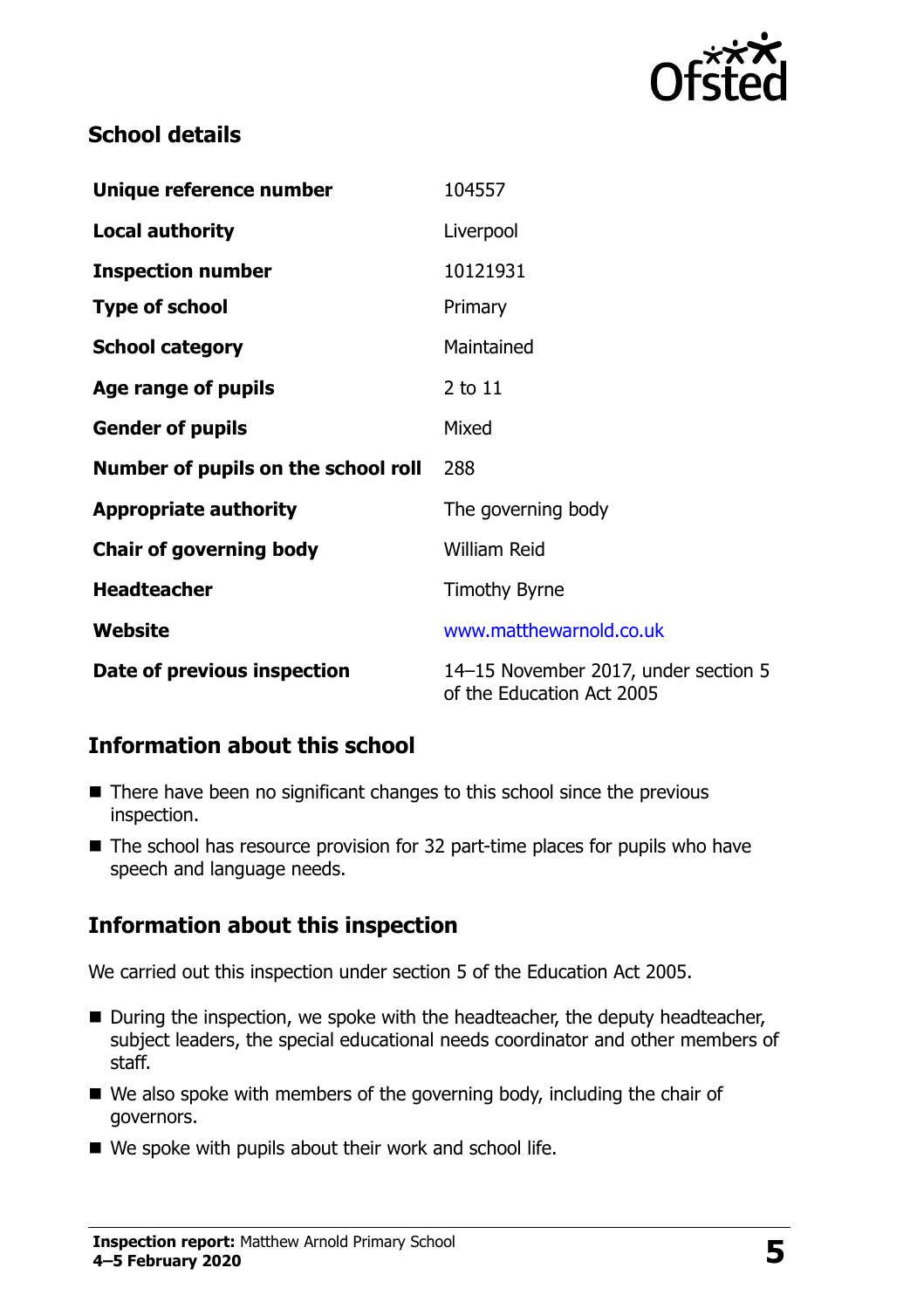

- We reviewed a range of documentation, including documentation about attendance, behaviour and safeguarding including the checks undertaken on newly appointed staff.
- We did deep dives in these subjects: reading, mathematics, art, history and computing. During each of these deep dives, we held discussions with subject leaders and teachers, visited lessons, looked at pupils' work and talked with pupils.
- We considered the four responses to Parent View, Ofsted's online survey and spoke to parents before school. We also considered the 17 responses from the online staff survey and the 45 responses to the pupil survey.

#### **Inspection team**

| Iain Sim, lead inspector | Ofsted Inspector        |
|--------------------------|-------------------------|
| Sue Eastwood             | Her Majesty's Inspector |
| John Shutt               | Ofsted Inspector        |